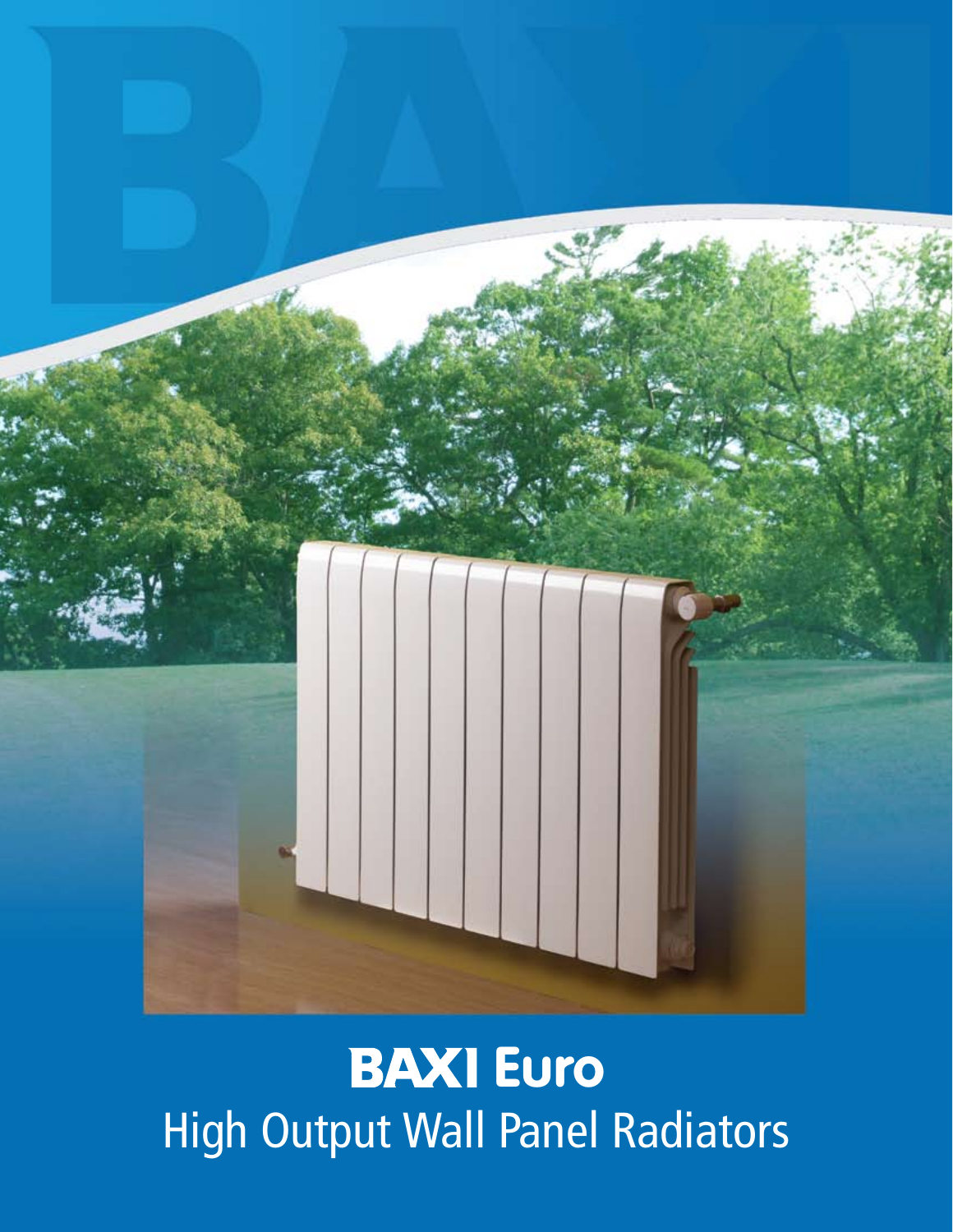## Baxi **Delivers Optimum Hydronic** Home **Comfort**

- **Elegant white powder coat finish**
- ◆ Reversible closed or **open panels**
- **Easily assembled sections**

**Baxi Euro radiators and towel warmers perform in high or lower water temperature systems, making them ideal components of a condensing wall-hung boiler system.**

**High output Baxi radiators and towel warmers are compatible with any hydronic system, complementing** Baxi Luna H T condensing **and** Baxi Luna 3 Comfort standard efficiency **wallhung boilers. Baxi radiators are also compatible with** low pressure steam systems **.**



## **The Best In Warmth Right Where You Want It** BAXI EURO HIGH OUTPUT STEEL TUBE TOWEL WARME

#### **BAXI TOWEL WARMER SPECIFICATIONS**

| <b>Model #</b> | <b>Dimensions</b><br>$(H \times W)$ | <b>High Temp</b><br>180°F EWT<br><b>BTU/hr</b> | <b>Low Temp</b><br>158°F EWT<br><b>BTU/hr</b> |  |  |
|----------------|-------------------------------------|------------------------------------------------|-----------------------------------------------|--|--|
| MI 26          | 26 x 24                             | 2028                                           | 1500                                          |  |  |
| MI 44          | 44 x 24                             | 2932                                           | 2166                                          |  |  |

Towel warmers come with mounting brackets, plugs, washers and screws for installation. Also includes plug with O ring, and  $\frac{1}{8}$ " manual air vent.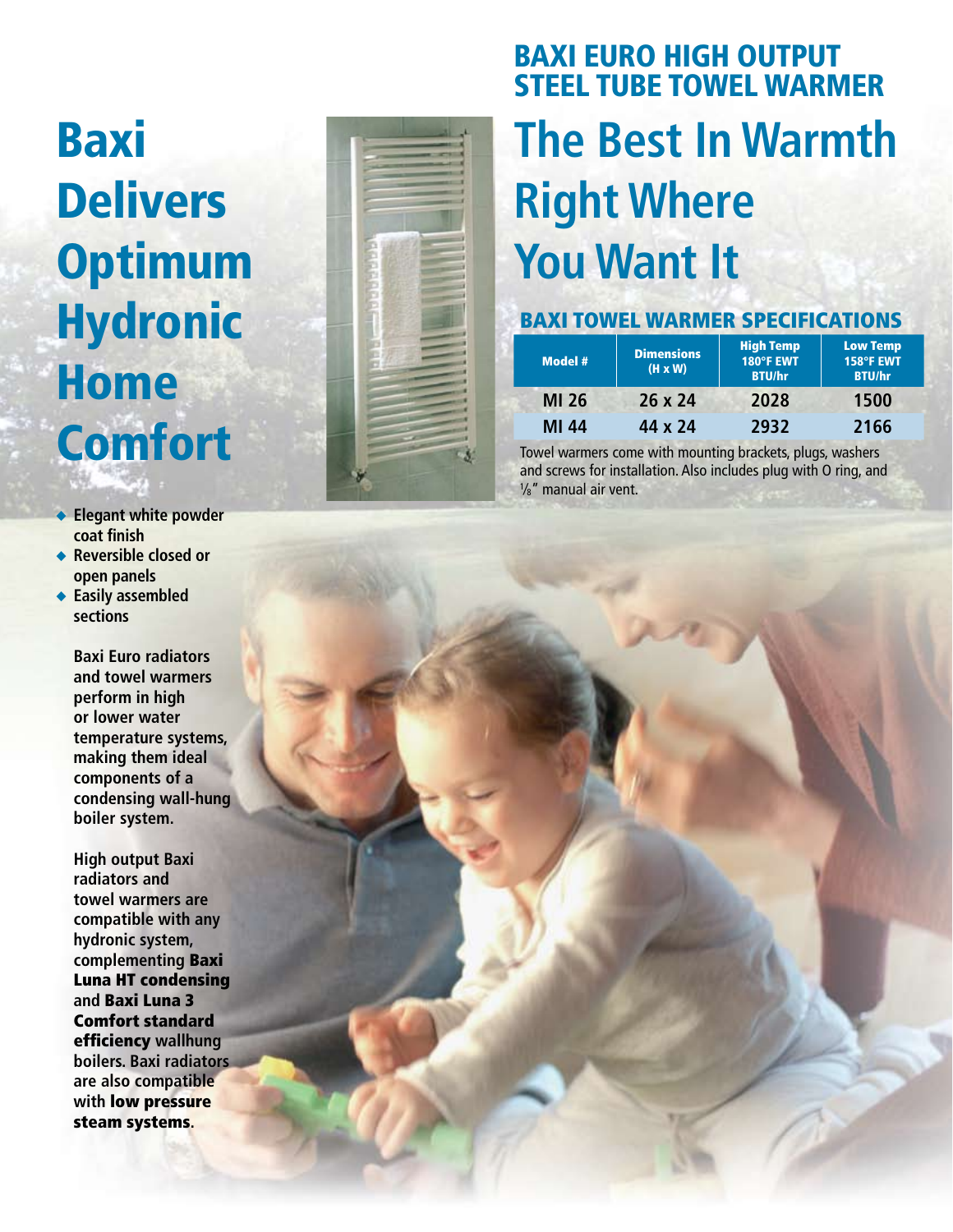### Baxi EURO HIGH OUTPUT REVERSIBLE CAST ALUMINUM RADIATORS

## **Compact. Silent. Versatile.**

Baxi radiators are ideal components of a Baxi wall-hung boiler system, in either condensing or non-condensing mode. You can choose to install your radiator with the flat, or the open side forward. Either way, you enjoy consistent comfort with the sleek style and elegance you would expect from a leading European design. The contract of the Contract of the Contract of the Contract of the Open FRONT OPEN FRON





#### Baxi rADIATOR SPECIFICATIONS

| <b>5 Sections</b> |                |                                                                         |                                                | <b>Flat Front</b>                             | <b>Open Front</b>                              |                                               |  |
|-------------------|----------------|-------------------------------------------------------------------------|------------------------------------------------|-----------------------------------------------|------------------------------------------------|-----------------------------------------------|--|
|                   | <b>Model #</b> | <b>Dimensions</b><br>$(H \times D \times W \times L)$                   | <b>High Temp</b><br>176°F EWT<br><b>BTU/hr</b> | <b>Low Temp</b><br>158°F EWT<br><b>BTU/hr</b> | <b>High Temp</b><br>176°F EWT<br><b>BTU/hr</b> | <b>Low Temp</b><br>158°F EWT<br><b>BTU/hr</b> |  |
|                   | 1215           | $12 \times 5\frac{3}{4} \times 3\frac{1}{4} \times 15$                  | 1720                                           | 1399                                          | 1684                                           | 1415                                          |  |
|                   | 1815           | $18 \times 3\frac{3}{4} \times 3\frac{1}{4} \times 15$                  | 2157                                           | 1511                                          | 2238                                           | 1577                                          |  |
|                   | 2415           | 24 x 3 <sup>3</sup> / <sub>4</sub> x 3 <sup>1</sup> / <sub>4</sub> x 15 | 2829                                           | 1965                                          | 2930                                           | 2060                                          |  |
|                   | 3215           | $32 \times 3\frac{3}{4} \times 3\frac{1}{4} \times 15$                  | 3560                                           | 2537                                          | 3768                                           | 2652                                          |  |

| <b>10 Sections</b> |                                                                         |                                                | <b>Flat Front</b>                             | <b>Open Front</b>                              |                                               |  |
|--------------------|-------------------------------------------------------------------------|------------------------------------------------|-----------------------------------------------|------------------------------------------------|-----------------------------------------------|--|
| <b>Model #</b>     | <b>Dimensions</b><br>$(H \times D \times W \times L)$                   | <b>High Temp</b><br>176°F EWT<br><b>BTU/hr</b> | <b>Low Temp</b><br>158°F EWT<br><b>BTU/hr</b> | <b>High Temp</b><br>176°F EWT<br><b>BTU/hr</b> | <b>Low Temp</b><br>158°F EWT<br><b>BTU/hr</b> |  |
| 1230               | $12 \times 5\frac{3}{4} \times 3\frac{1}{4} \times 30$                  | 3440                                           | 2797                                          | 2575                                           | 2829                                          |  |
| 1830               | $18 \times 3\frac{3}{4} \times 3\frac{1}{4} \times 30$                  | 4313                                           | 3022                                          | 4476                                           | 3154                                          |  |
| 2430               | 24 x 3 <sup>3</sup> / <sub>4</sub> x 3 <sup>1</sup> / <sub>4</sub> x 30 | 5658                                           | 3930                                          | 5861                                           | 4121                                          |  |
| 3230               | $32 \times 3\frac{3}{4} \times 3\frac{1}{4} \times 30$                  | 7301                                           | 5075                                          | 7535                                           | 5303                                          |  |

Additional components (sold separately): Each radiator requires one fitting kit, either left or right vent location; two valves, either angle or straight; one set of brackets, either wall or floor.

# **Picture the Baxi difference**

Compare the wall space required from other radiators to deliver the same approximate heat (7,000 BTU/hr).





168"

BASEBOARD radiator–rated at 510 Btu/hr/ft

 $8'$